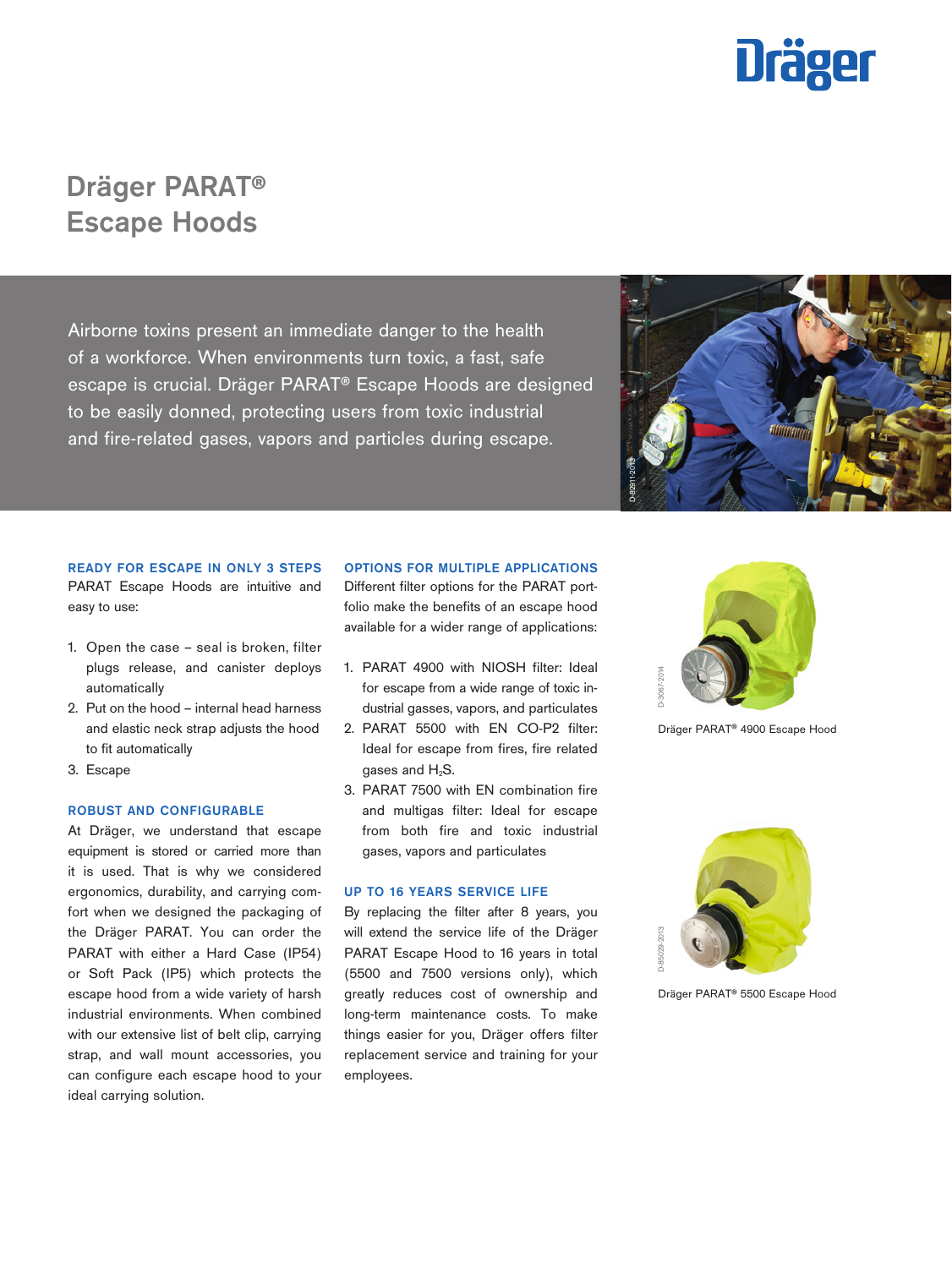# Dräger PARAT Escape Hood

# Overall protection Hood provides both respiratory and eye protection

## Clear view

Wide field of vision due to a specially formed visor, which provides a continuously clear view due to to a special anti-fog coating

# Good fit

1

Specially designed half mask fits a wide variety of face sizes

# Internal head harness

Clearly visible hood

Ī

л

Thanks to the automatically adjusting internal head harness, no additional tightening of the hood is required

Hood in signal color for high visibility

# Τ

High-performance filter Filter expiration date is clearly marked (8 year shelf life per filter); the filter is automatically released from the packaging when opened

# Exhalation valve

I

Directly leads the exhaled air out of the half mask

# Textile neck seal

Flexible textile neck seal, alternatively available with an elastomeric neck seal for an even higher protection level (PARAT 7500 only)

D-85039-2013

D-85039-2013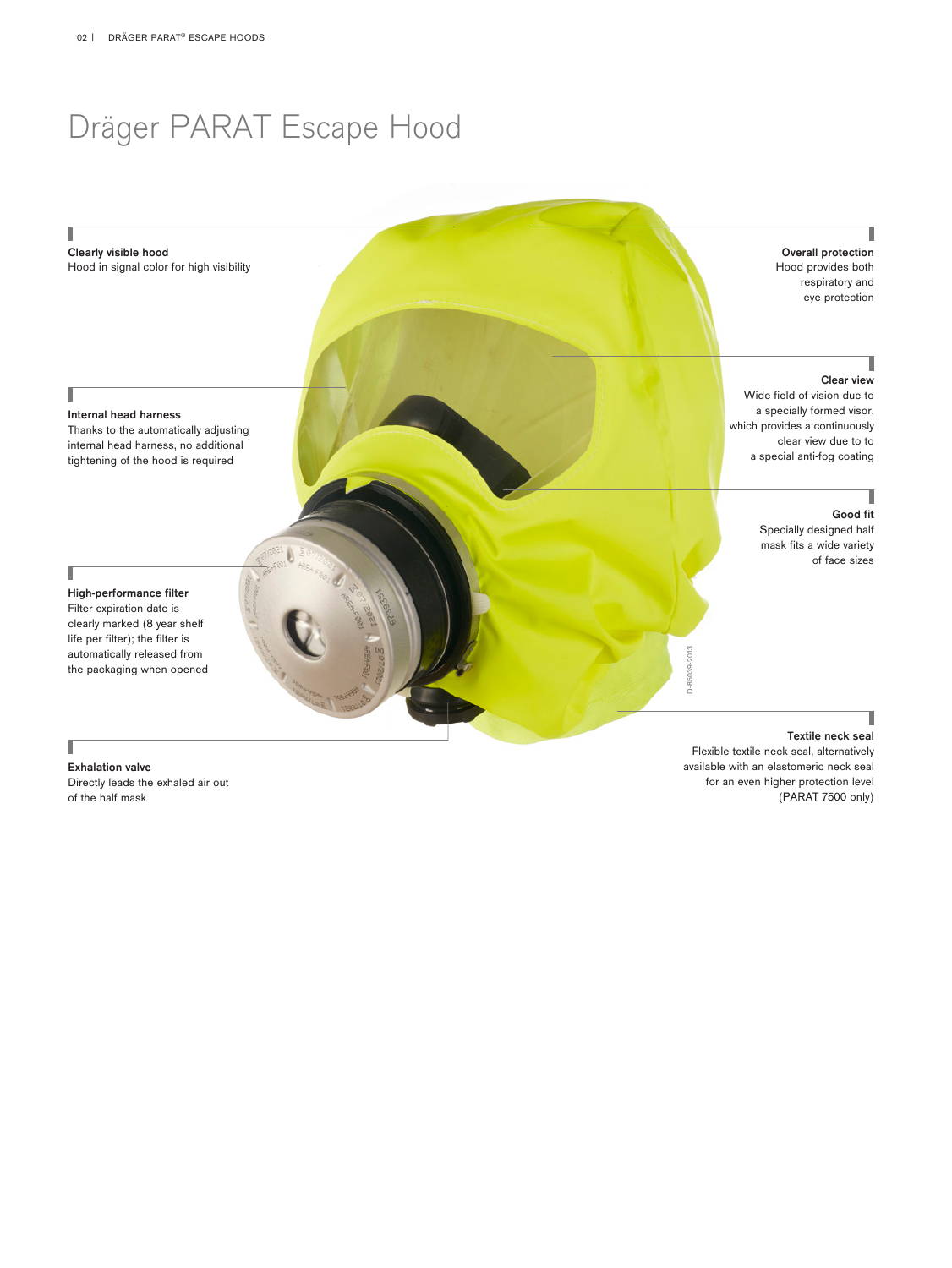# DRÄGER PARAT 4900 INDUSTRIAL ESCAPE HOOD



# DRÄGER PARAT 4900

- Use: protection against toxic industrial gases, vapors and particles
- Filter: NIOSH OVesc. / SDesc. / HCesc. / HFesc. / AMesc. / HFesc. / CDesc. / HSesc. / MAesc. / R95
- Approval: according to NIOSH 42 CFR Part 84, additionally tested for MV, Formaldehyde, and HCN.
- Packaging types: available in Soft Pack only

# DRÄGER PARAT 5500 FIRE ESCAPE HOOD



# DRÄGER PARAT 5500

- Use: protection against toxic fire-related gases, vapors and particles
- Filter: CO P2 Filter
- Approval: according to EN 403:2004 for fire escape hoods, additionally tested for the use against  $H_2S$  (at 2,500 ppm) in accordance with DIN 58647-7
- Packaging types: available in Hard Case, Soft Pack and Single Pack

# DRÄGER PARAT 7500 FIRE AND INDUSTRIAL ESCAPE HOOD



# DRÄGER PARAT 7500

- Use: protection against toxic industrial gases, vapors, particles and fire-related gases
- Filter: ABEK CO P3 Filter
- Approval: according to EN 403:2004 for fire escape hoods; according to DIN 58647-7 for filtering escape devices; filter additionally tested in accordance with EN 14387:2004 for gas filter(s) and combined filter(s)
- Packaging types: available in Hard Case and Soft Pack
- Alternatively available with an elastomeric neck seal for increased protection



# DRÄGER PARAT TRAINING HOOD

- Use: for training purposes
- Filter: Hood comes with a filter dummy
- Packaging types: available in Hard Case, Soft Pack and Single Pack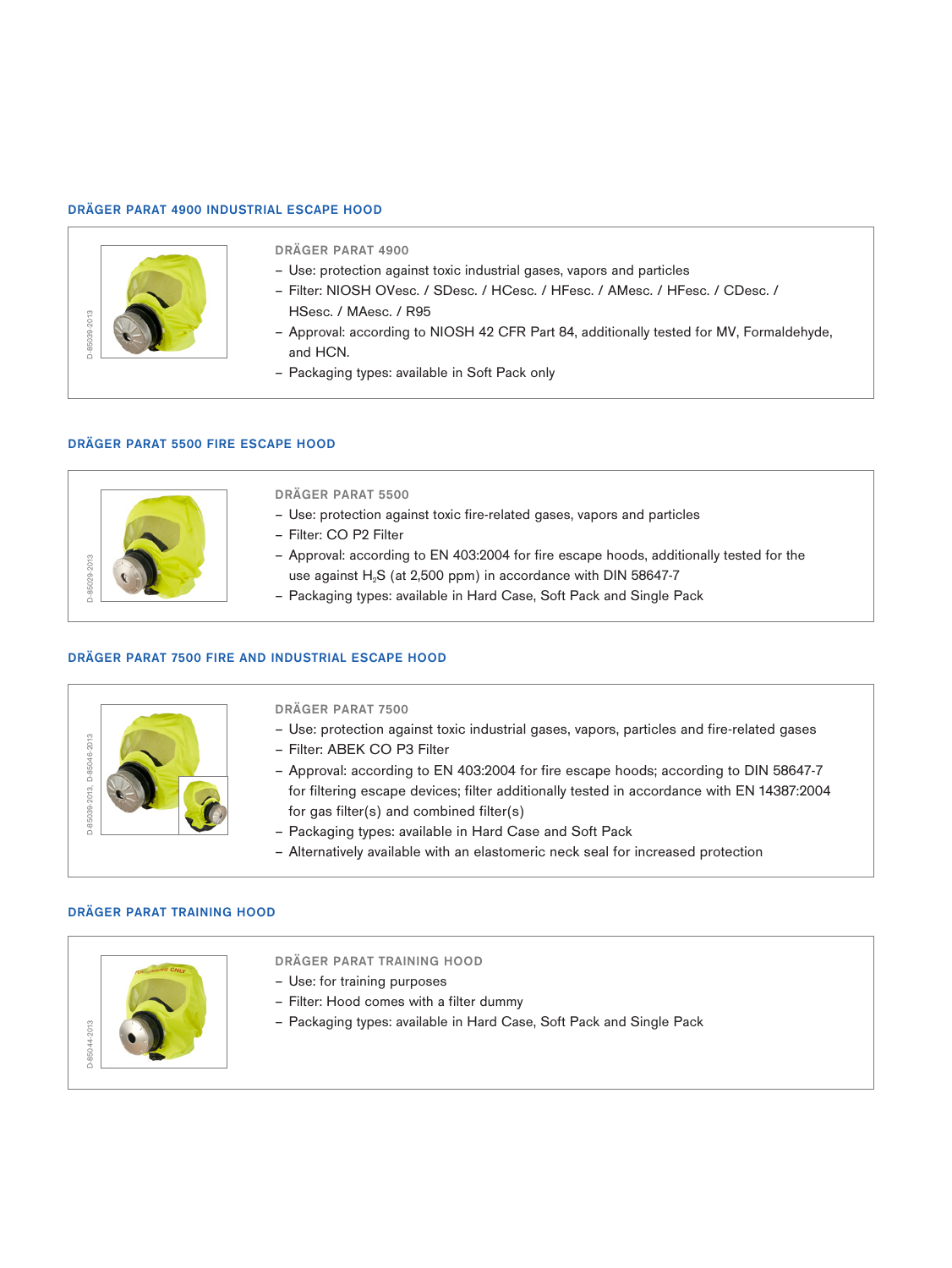# Hard Case Soft Pack



Indicate the field of application, approval and donning of the hood



# PARAT 5510 FIRE ESCAPE HOOD (CO P2)

- Also available as a single pack
- Compact, easy to handle design
- Has the standard filter plug system

## MULTIPLE CARRYING OPTIONS

You can comfortably wear your Hard Case or Soft Pack on a belt, shoulder strap, grip clip, or belt clip. A special wall holder is available for the Hard Case.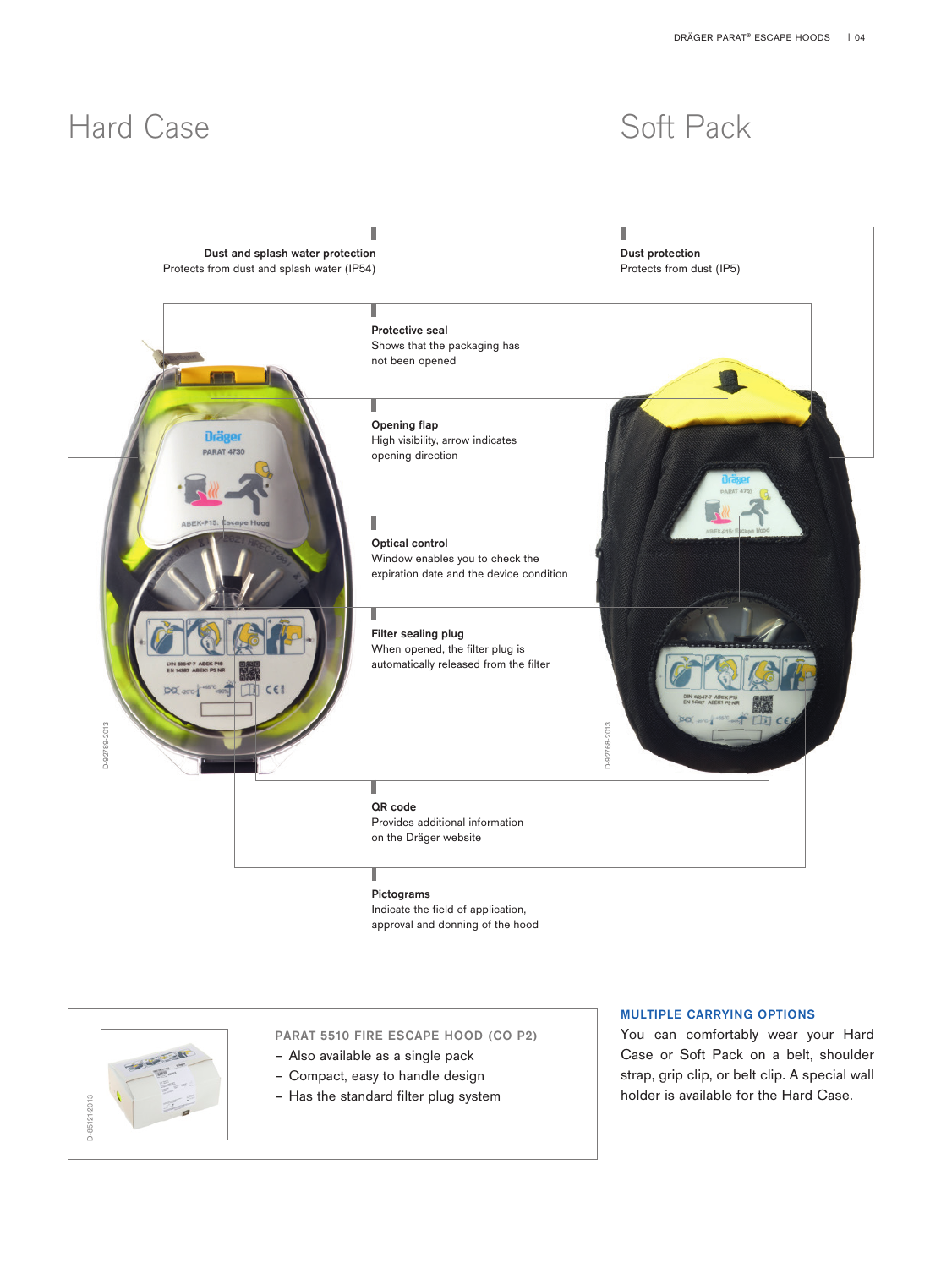# TECHNICAL DATA

| Filter performance        | PARAT <sup>®</sup> 4900: NIOSH Multigas / R95 combination filter for toxic industrial gasses, vapors, and particles                                       |  |  |
|---------------------------|-----------------------------------------------------------------------------------------------------------------------------------------------------------|--|--|
|                           | PARAT <sup>®</sup> 5500: CO P2 combination filter against toxic fire-related gases, vapors and particles                                                  |  |  |
|                           | PARAT <sup>®</sup> 7500: ABEK CO P3 combination filter against toxic gases, vapors, particles and fire-related gases                                      |  |  |
| Period of use             | At least 15 minutes                                                                                                                                       |  |  |
| Total service life        | 16 years (provided the filter is exchanged after eight years, excluding Parat 4900)                                                                       |  |  |
| Weight                    | PARAT <sup>®</sup> 4920: 675 g                                                                                                                            |  |  |
|                           | PARAT <sup>®</sup> 5510: 590 g, PARAT <sup>®</sup> 5520: 660 g, PARAT <sup>®</sup> 5530: 720 g                                                            |  |  |
|                           | PARAT® 7520: 770 g, PARAT® 7520e: 850 g, PARAT® 7530: 830 g, PARAT® 7530e: 900 g                                                                          |  |  |
|                           | PARAT <sup>®</sup> Training Hood Single Pack: 440 g, PARAT <sup>®</sup> Training Hood Soft Pack: 510 g, PARAT <sup>®</sup> Training Hood Hard Case: 570 g |  |  |
| <b>Dimensions</b>         | PARAT <sup>®</sup> 4920: 245 × 160 × 110                                                                                                                  |  |  |
| (length × width × height) | PARAT <sup>®</sup> 5510: 190 × 135 × 90                                                                                                                   |  |  |
| in mm)                    | PARAT <sup>®</sup> 5520: 215 × 155 × 105                                                                                                                  |  |  |
|                           | PARAT <sup>®</sup> 5530: 241 × 143 × 107                                                                                                                  |  |  |
|                           | PARAT <sup>®</sup> 7520: 235 × 160 × 115                                                                                                                  |  |  |
|                           | PARAT <sup>®</sup> 7530: 249 × 156 × 115                                                                                                                  |  |  |
|                           | PARAT <sup>®</sup> Training Hood Single Pack: 190 × 135 × 90                                                                                              |  |  |
|                           | PARAT® Training Hood Soft Pack: 215 × 155 × 105                                                                                                           |  |  |
|                           | PARAT <sup>®</sup> Training Hood Hard Case: 249 × 156 × 114                                                                                               |  |  |
| Approvals                 | PARAT <sup>®</sup> 4900: according to NIOSH 42 CFR Part 84                                                                                                |  |  |
|                           | PARAT <sup>®</sup> 5500: according to EN 403:2004, additionally tested for the use against H <sub>2</sub> S (at 2,500 ppm) in accordance with DIN 58647-7 |  |  |
|                           | PARAT <sup>®</sup> 7500: according to EN 403:2004 and DIN 58647-7 (filter additionally tested in accordance with EN 14387:2004)                           |  |  |

# Gas filter capacity according to EN 403:2004\*

| Type | Test gas              | Concentration in ppm | Minimum exposure time in min |
|------|-----------------------|----------------------|------------------------------|
| CO   | Carbon monoxide CO    | 2.500 <sup>1</sup>   |                              |
| A    | Acrolein $(C_3H_4O)$  | 100                  |                              |
|      | Hydrogen chloride HCI | 1.000                |                              |
| B    | Hydrogen cyanide HCN  | 400                  | 15                           |

\* Test conditions: 30 l/min, 70 % relative humidity, 20 °C, test with an artificial lung

<sup>1</sup> Additional tests are carried out at 5,000, 7,500 and 10,000 ppm

### Gas filter capacity according to DIN 58647-7\*

| Test gas                            | Concentration in ppm | Minimum exposure time in min |
|-------------------------------------|----------------------|------------------------------|
| Cyclohexane $(C_6H_{12})$           | 2,500                | 15                           |
| Chlorine (Cl2)                      | 2,500                | 15                           |
| Hydrogen sulfide (H <sub>2</sub> S) | 2,500                | 15                           |
| Hydrogen cyanide (HCN)              | 2,500                | 15                           |
| Sulphur dioxide (SO <sub>2</sub> )  | 2,500                | 15                           |
| Ammonia (NH <sub>3</sub> )          | 2,500                | 15                           |
| Hydrogen sulfide $(H_2S)$           | $10.000*$            |                              |
|                                     |                      |                              |

\* Test conditions according to DIN 58647-7: 30 l/min, 70 % relative humidity, 20 °C

\*) The penetration safety of the gas filter is additionally tested with 10,000 ppm of hydrogen sulfide.

# Gas filter capacity according to DIN 58647-7\*

| <b>Type</b>  | Test gas              | Concentration in ppm  | Minimum exposure time in min |
|--------------|-----------------------|-----------------------|------------------------------|
| CO           | Carbon monoxide CO    | $2.500^{\frac{1}{2}}$ |                              |
| $\mathsf{A}$ | Acrolein $(C_3H_4O)$  | 100                   |                              |
|              | Hydrogen chloride HCI | 1.000                 |                              |
| в            | Hydrogen cyanide HCN  | 400                   |                              |

\* Test conditions: 30 l/min, 70 % relative humidity, 20 °C, test with an artificial lung

<sup>1</sup> Additional tests are carried out at 5,000, 7,500 and 10,000 ppm